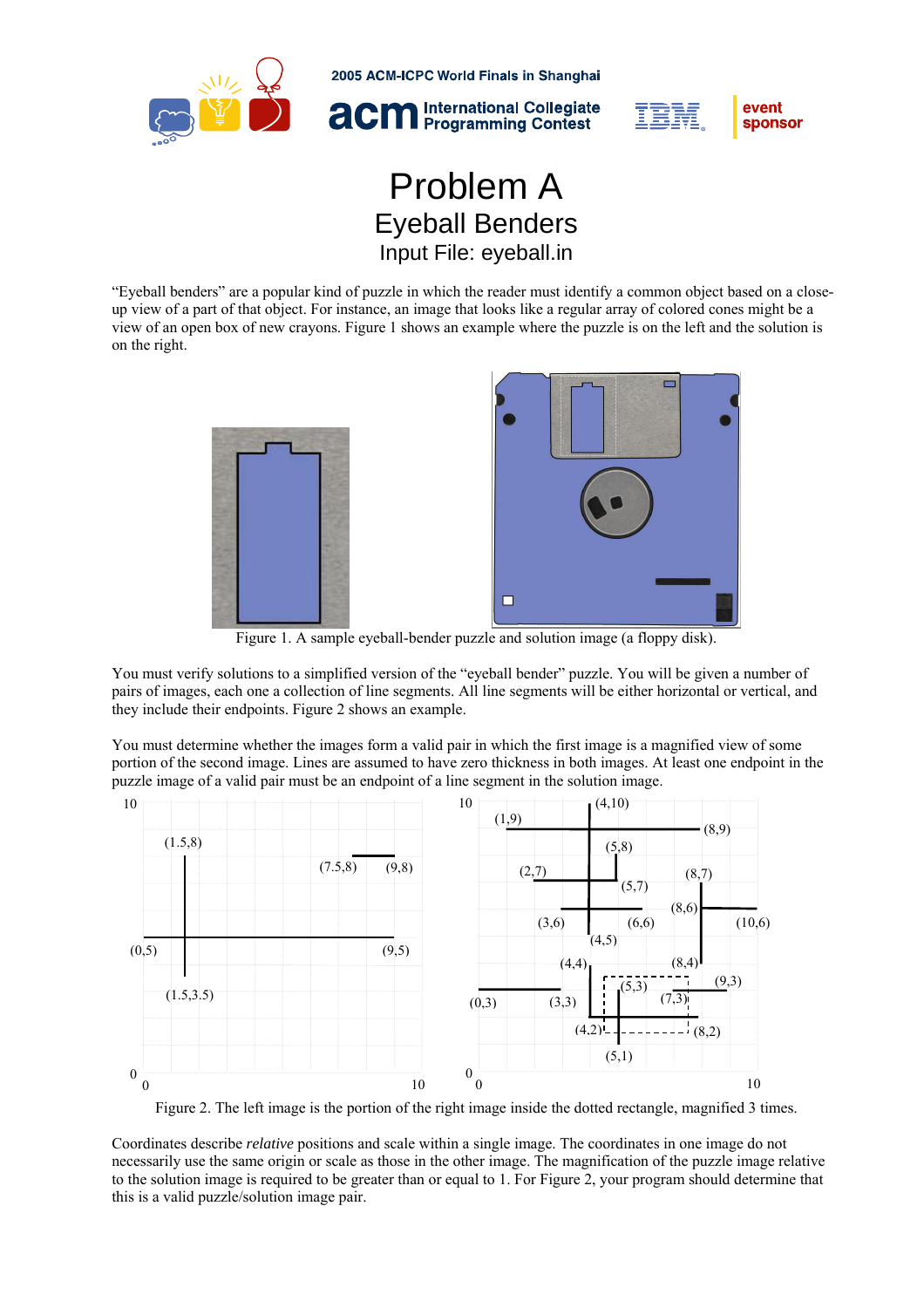![](_page_1_Picture_0.jpeg)

**acm** International Collegiate

![](_page_1_Picture_3.jpeg)

#### **Input**

The input consists of multiple cases. The input for each case begins with two positive integers *M* and *N*,  $(1 \leq M$ , $N \leq 50)$ . *M* is the number of line segments in the puzzle image. *N* is the number of line segments in the proposed solution image. The following lines contain *M* + *N* pairs of points. The first *M* pairs of points are the endpoints of the line segments in the puzzle image; the remaining *N* pairs are the endpoints of the line segments in the proposed solution image. The *x* and *y* coordinates for each pair satisfy  $-100 \le x, y \le 100$  and are given to at most three decimal places of precision. All input values are separated by white space (blanks or new line characters).

No pair of distinct points in a given image will be closer than .005 to another (relative to the scale of the image) and all segments will have length at least .005. No two horizontal segments overlap and no two vertical segments overlap. However, horizontal segments may intersect vertical segments either internally or at segment endpoints.

The input data for the last case is followed by a line consisting of the integers 0 0.

### **Output**

For each input case, display the case number  $(1, 2, ...)$  followed by the words "valid puzzle" if the proposed solution image matches a closed rectangular sub-region of the puzzle image (including at least one endpoint), magnified by a factor of one or greater, and possibly translated by some amount. Line segments that are not included in the puzzle image will be at least 0.005 distant from the rectangle.

If the match condition fails to hold, print "impossible". Follow the format of the sample output.

| <b>Sample Input</b>                                                                                                                            | <b>Output for the Sample Input</b> |
|------------------------------------------------------------------------------------------------------------------------------------------------|------------------------------------|
| 3 1 2                                                                                                                                          | Case 1: valid puzzle               |
| 8 1.5 8 1.5 3.5<br>9 8 7.5                                                                                                                     |                                    |
| 0595                                                                                                                                           | Case 2: impossible                 |
| 5<br>271068687<br>8<br>2<br>7<br>84<br>4<br>- 2                                                                                                |                                    |
| 1989                                                                                                                                           |                                    |
| $\mathcal{R}$<br>4 10 4 5<br>93<br>7                                                                                                           |                                    |
| 4 2 4 4 5 8 5 7 3 6 6 6 0 3 3 3 5 1 5 3                                                                                                        |                                    |
| 4 1 2                                                                                                                                          |                                    |
| $-50 - 550 - 50$<br>1 N<br>$0 - 10$ 50 5 -50 5 -50 0 50 0                                                                                      |                                    |
| 2 7 10 6<br>8<br>86<br>8<br>.5<br>7<br>7<br>84<br>2<br>4 2                                                                                     |                                    |
| 1989                                                                                                                                           |                                    |
| 10 4 5<br>93<br>्र<br>4                                                                                                                        |                                    |
| 4 5 8 5 7<br>$\overline{0}$<br>-3<br>66<br>$\overline{3}$<br>$\overline{\mathbf{3}}$<br>$\overline{\mathbf{3}}$<br>5<br>1 5 3<br>6<br>4<br>4 2 |                                    |
| $0\quad 0$                                                                                                                                     |                                    |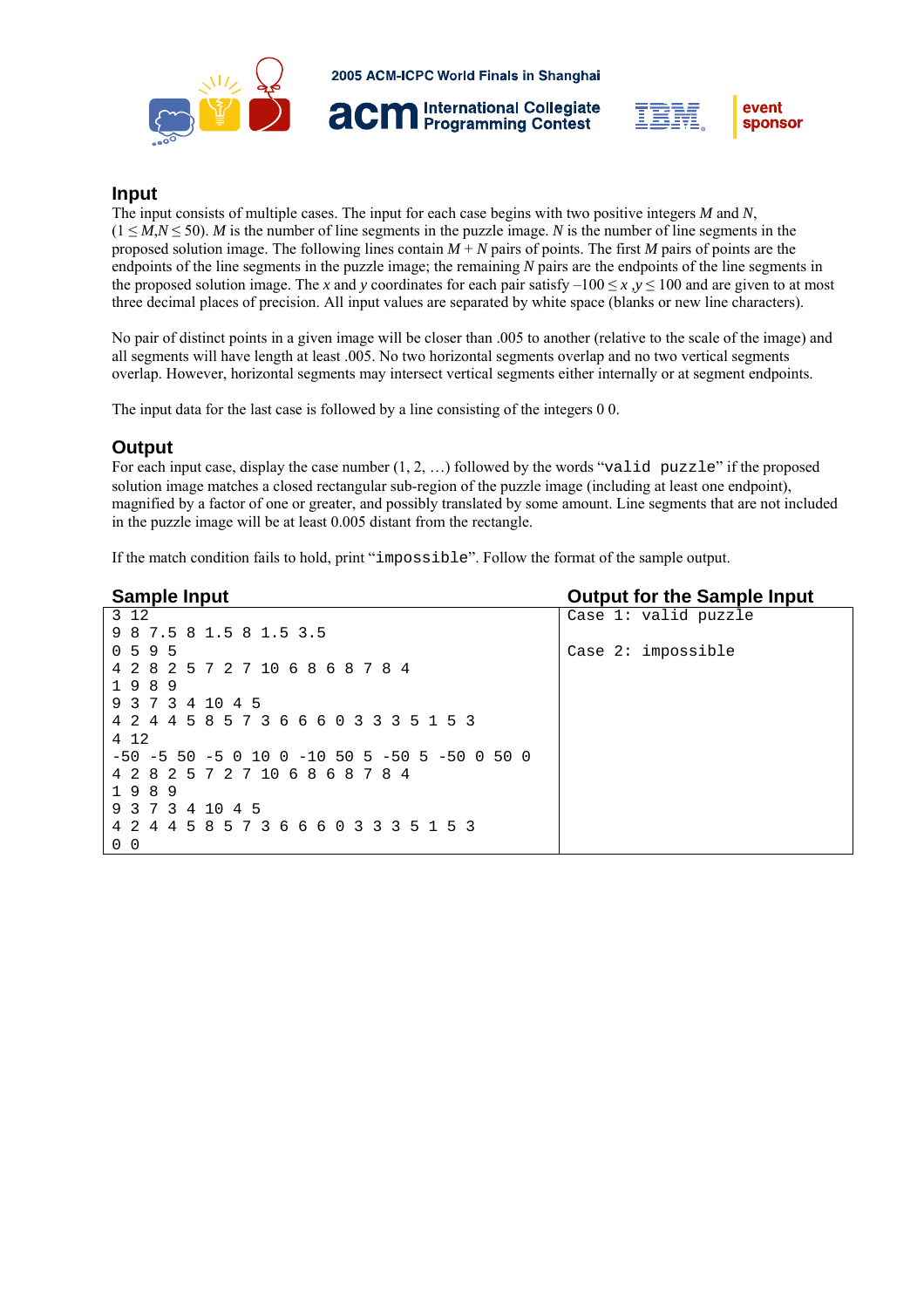![](_page_2_Picture_0.jpeg)

**International Collegiate** acm **Programming Contest** 

![](_page_2_Picture_3.jpeg)

# Problem B Simplified GSM Network Input File: gsm.in

Mobile phones have changed our lifestyle dramatically in the last decade. Mobile phones have a variety of protocols to connect with one another. One of the most popular networks for mobile phones is the GSM (Global System for Mobile Communication) network.

In a typical GSM network, a mobile phone connects with the nearest BTS (Base Transceiver Station). A BSC (Base Station Center) controls several BTSs. Several BSCs are controlled by one MSC (Mobile Services Switching Center), and this MSC maintains a connection with several other MSCs, a PSTN (Public Switched Telecom Network) and an ISDN (Integrated Services Digital Network).

This problem uses a simplified model of the conventional GSM network. Our simplified network is composed of up to fifty BTS towers. When in use, a mobile phone always connects to its nearest BTS tower. The area covered by a single BTS tower is called a cell. When an active mobile phone is in motion, as it crosses cell boundaries it must seamlessly switch from one BTS to another. Given the description of a map consisting of cities, roads and BTS towers, you must determine the minimum number of BTS switches required to go from one city to another.

![](_page_2_Figure_8.jpeg)

**Figure:** Cities here are represented by squares and BTS towers by trapezoids. Solid lines are roads. The dotted lines show 9 different cells. The minimum number of switches required to go from city 1 to city 6 is  $(2+1+0)=3$ . Note that city 7 is isolated and cannot be reached.

Each tower and each city location is to be considered as a single point in a two-dimensional Cartesian coordinate system. If there is a road between two cities, assume that the road is a straight line segment connecting these two cities. For example, in the figure, traveling on the road from city 1 to city 2 will cross two cell boundaries and thus requires two switches. Traveling from city 2 to city 5 crosses one cell boundary and traveling from city 5 to city 6 requires no switch. Traveling this route from city 1 to city 6 requires three total switches. Note than any other path from city 1 to city 6 requires more than three switches. If there is more than one possible way to get from one city to another, your program must find the optimal route.

#### **Input**

The input file contains several test cases. The first line of each test case contains four integers:  $B(1 \le B \le 50)$ , the number of BTS towers;  $C$  (1 ≤  $C$  ≤ 50), the number of cities;  $R$  (0 ≤  $R$  ≤ 250), the number of roads; and *Q*  $(1 \le Q \le 10)$ , the number of queries. Each of the next *B* lines contains two floating-point numbers *x* and *y*, the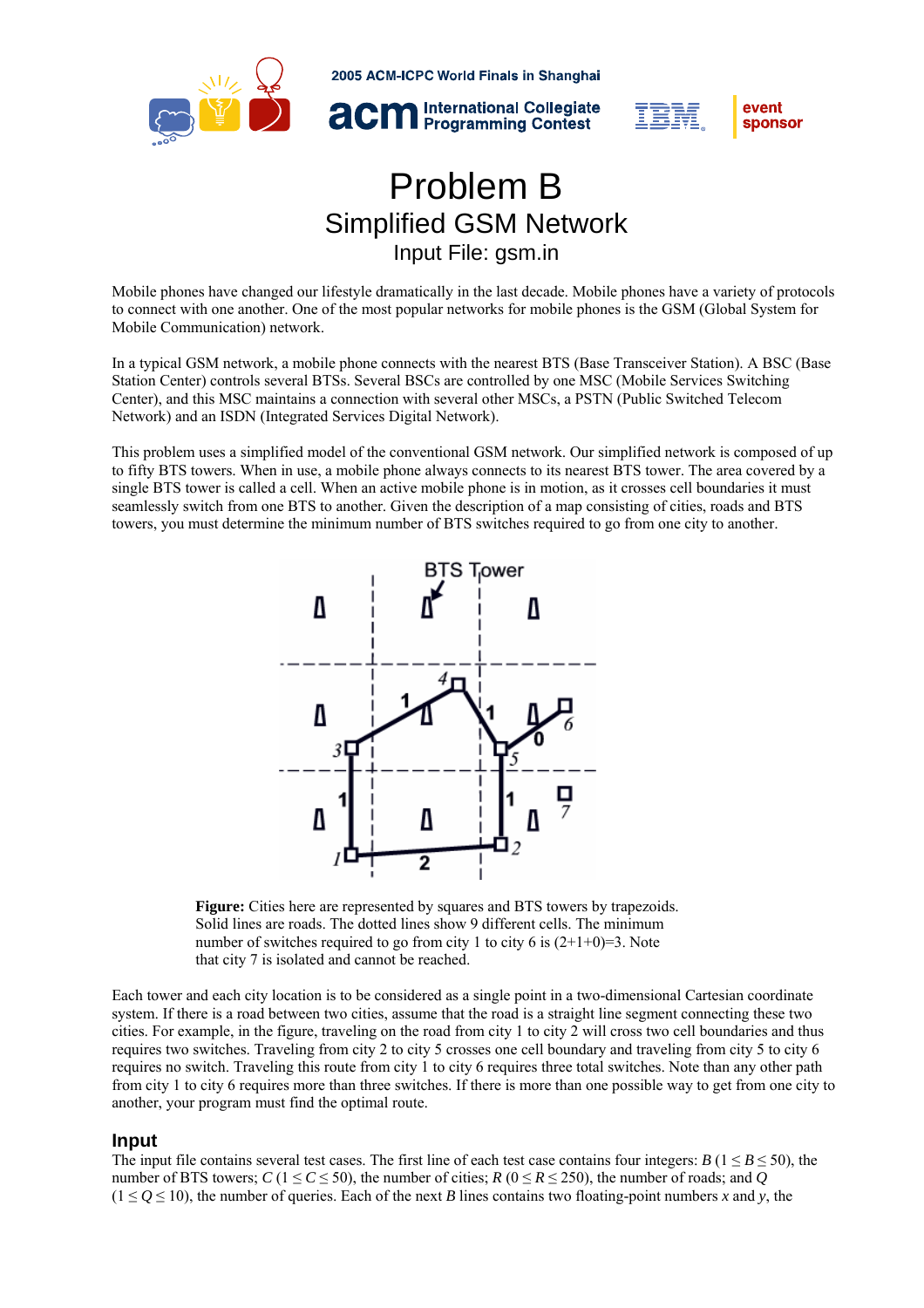![](_page_3_Picture_0.jpeg)

![](_page_3_Picture_2.jpeg)

![](_page_3_Picture_3.jpeg)

Cartesian coordinates of a BTS tower. Each of the next *C* lines contains two floating-point numbers *xi*, *yi* that indicate the Cartesian coordinates of the *i*th city ( $1 \le i \le C$ ). Each of the next *R* lines contains two integers *m* and *n*  $(1 \leq m,n \leq C)$ , which indicate that there is a road between the *m*th and the *n*th city. Each of the next *Q* lines contains two integers *s* and  $d$  ( $1 \leq s, d \leq C$ ), the source and destination cities.

No coordinate will have an absolute value greater than 1000. No two towers will be at the same location. No two cities will be at the same location, and no city will lie on a cell boundary. No road will be coincident with a cell boundary, nor contain a point lying on the boundary of three or more cells.

The input will end with a line containing four zeros.

## **Output**

For each input set, you should produce *Q*+1 lines of output, as shown below. The first line should contain the number of the test case. *Q* lines should follow, one for each query, each containing an integer indicating the minimum number of switches required to go from city *s* to city *d*. If it is not possible to go from city *s* to city *d*, print the line "Impossible" instead.

| <b>Sample Input</b> | <b>Output for the Sample Input</b> |
|---------------------|------------------------------------|
| 9762                | Case 1:                            |
| 5 <sub>5</sub>      | 3                                  |
| 15 5                | Impossible                         |
| 25 5                |                                    |
| 5 15                |                                    |
| 15 15               |                                    |
| 25 15               |                                    |
| 5 25                |                                    |
| 15 25               |                                    |
| 25 25               |                                    |
| 8 2                 |                                    |
| 22 3                |                                    |
| 8 1 2               |                                    |
| 18 18               |                                    |
| 22 12               |                                    |
| 28 16               |                                    |
| 28 8                |                                    |
| $1\quad2$           |                                    |
| 1 <sup>3</sup>      |                                    |
| 2 <sub>5</sub>      |                                    |
| $3\quad 4$          |                                    |
| 4 5                 |                                    |
| 5 6                 |                                    |
| 6<br>$\mathbf{1}$   |                                    |
| 7<br>$\mathbf{1}$   |                                    |
| 0 0 0 0             |                                    |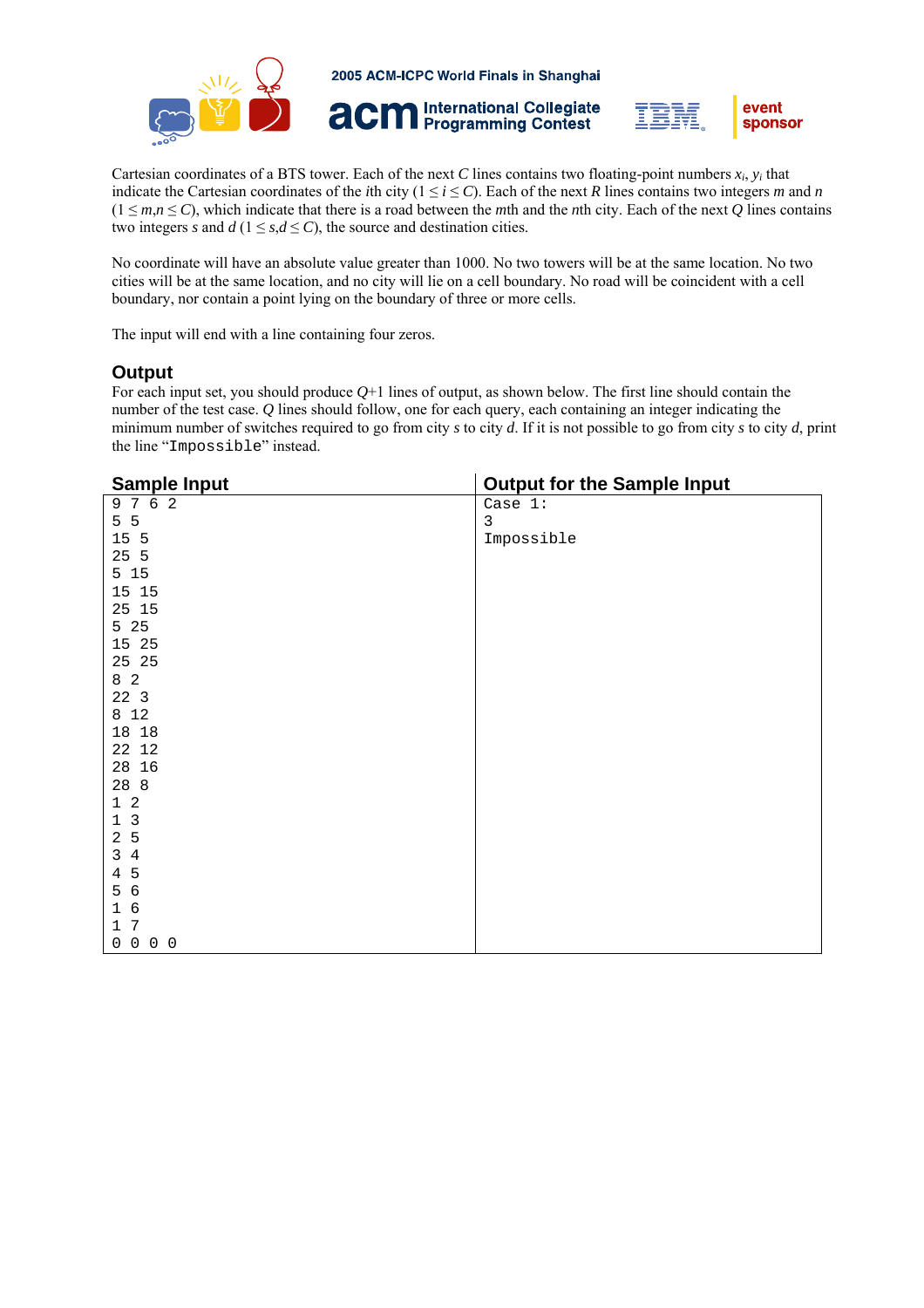![](_page_4_Picture_0.jpeg)

![](_page_4_Picture_1.jpeg)

**acm** International Collegiate

![](_page_4_Picture_3.jpeg)

# Problem C The Traveling Judges Problem Input File: judges.in

A group of judges must get together to judge a contest held in a particular city, and they need to figure out the cheapest way of renting cars in order to get everyone to the contest. They observed that it might be cheaper if several judges share a rental car during all or part of the trip, thus reducing the overall cost. Your task is to identify the routes the judges should take in order to minimize the total cost of their car rentals.

We will make the following assumptions:

- The cost of a rental car is proportional to the distance it is driven. There are no charges for more than one occupant in the car, fuel, insurance, or leaving the car in a city other than that in which it was rented.
- All rental cars are billed at the same rate per mile.
- A rental car can accommodate any number of passengers.
- At most one road directly connects any pair of cities. Each road is two-way and has an integer length greater than zero.
- There is at least one route from every judge's starting city to the city in which the contest is held.
- All judges whose routes to the contest take them from or through the same city travel from that city to the contest together. (A judge might arrive at a city in one car and leave that city in a different car.)

#### **Input**

The input contains several test cases. Each test case includes a route map, the destination city where the contest is being held, and the cities where the judges are initially located.

Each case appears in the input as a list of integers separated by blanks and/or ends of lines. The order and interpretation of the integers in each case is as follows:

- *NC* the number of cities that appear in the route map; this will be no larger than 20.
- *DC* the number of the destination city, assuming the cities are numbered 1 to *NC*.
- *NR* the number of roads in the route map. Each road connects a distinct pair of cities.
- For each of the *NR* roads, three integers *C1*, *C2*, and *DIST*. *C1* and *C2* identify two cities connected by a road, and *DIST* gives the distance between these cities along that road.
- *NJ* the number of judges. This number will be no larger than 10.
- *NJ* integers, one for each judge each of these is a city number identifying the initial location of that judge.

The data for the last case will be followed by a line consisting of the integer –1.

### **Output**

For each test case, display the case number  $(1, 2, ...)$  and the shortest total distance traveled by the rental cars conveying the judges to the contest. Then display the list of routes used by the judges, each route on a separate line, in the same order as the ordering of starting cities given in the input. Each route consists of the cities that the corresponding judge must visit, listed in the order in which they are visited, starting with the judge's starting city and ending with the contest city. Any other cities along the route are listed in the order in which they are visited during the judge's travels. Separate the numbers in the route with "–", and precede each route by three spaces.

If multiple sets of routes have the same minimum distance, choose a set that requires the fewest number of cities. If several sets of cities of the same cardinality may be used, choose the set that comes lexicographically first when ordered by city number (e.g.,  $\{2, 3, 6\}$  rather than  $\{2, 10, 5\}$ ). If multiple routes are still available, output any set of routes that meets the requirements.

Follow the format of the sample output.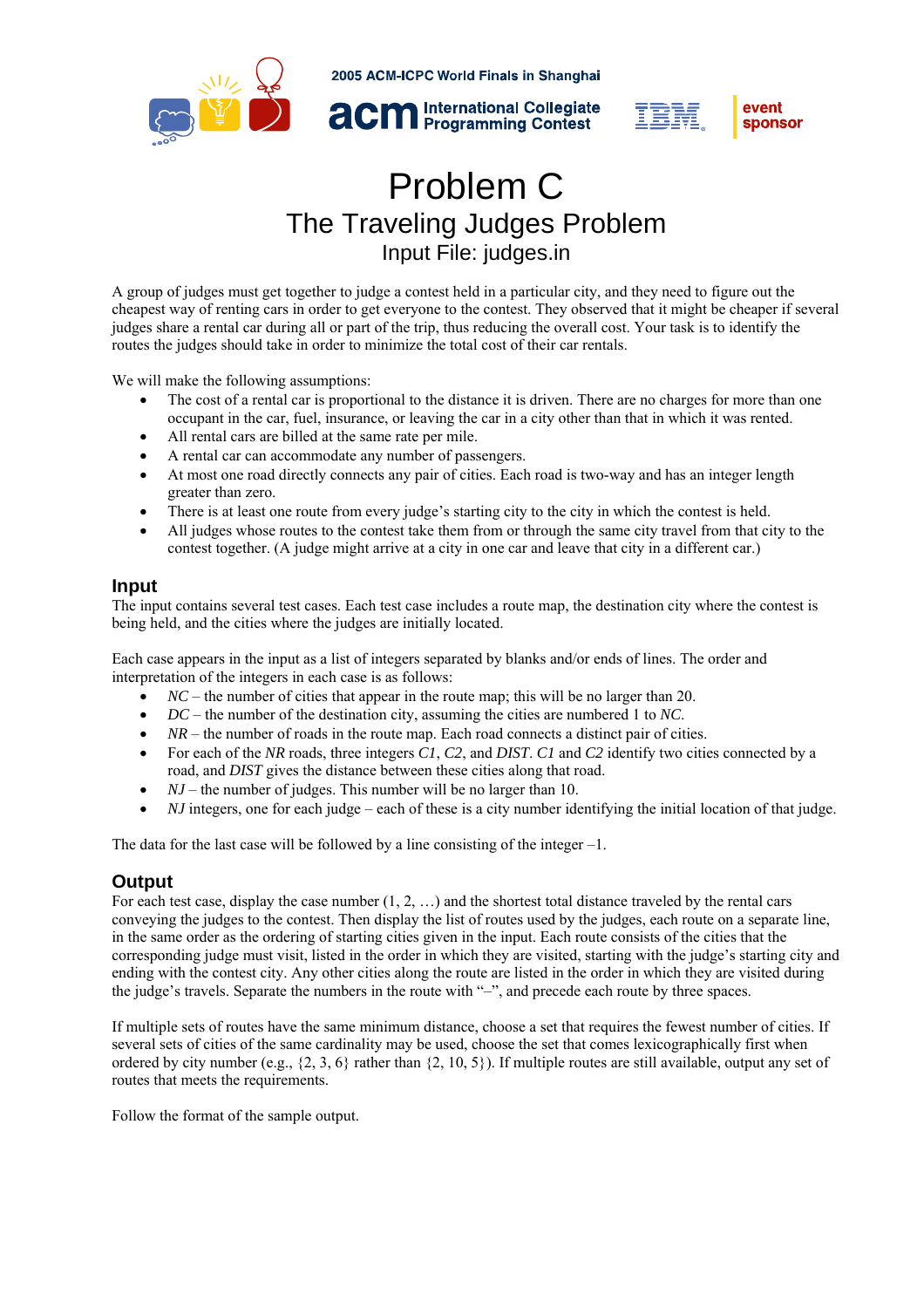![](_page_5_Picture_0.jpeg)

**acm** International Collegiate

![](_page_5_Figure_3.jpeg)

event<br>sponsor

| <b>Sample Input</b>                                                                     | <b>Output for the Sample Input</b>                       |
|-----------------------------------------------------------------------------------------|----------------------------------------------------------|
| $\overline{5}$<br>$\mathsf{3}$<br>5<br>$\mathbf{1}$<br>2 <sub>1</sub>                   | Case 1: distance = $6$<br>$5 - 4 - 2 - 3$<br>$1 - 2 - 3$ |
| 232<br>$3 \t4 \t3$<br>$4\quad 5\quad 1$<br>242                                          | Case 2: distance = $5$<br>$1 - 3 - 4$<br>$2 - 3 - 4$     |
| $\overline{c}$<br>5 <sub>1</sub><br>$\overline{4}$                                      | Case $3:$ distance = $3$<br>$2 - 3$<br>$1 - 2 - 3$       |
| $\,4$<br>$\mathbf{3}$<br>131<br>232<br>$3\quad 4\quad 2$<br>$\overline{a}$<br>$1\quad2$ |                                                          |
| 333<br>122<br>133<br>231<br>221                                                         |                                                          |
| $-1$                                                                                    |                                                          |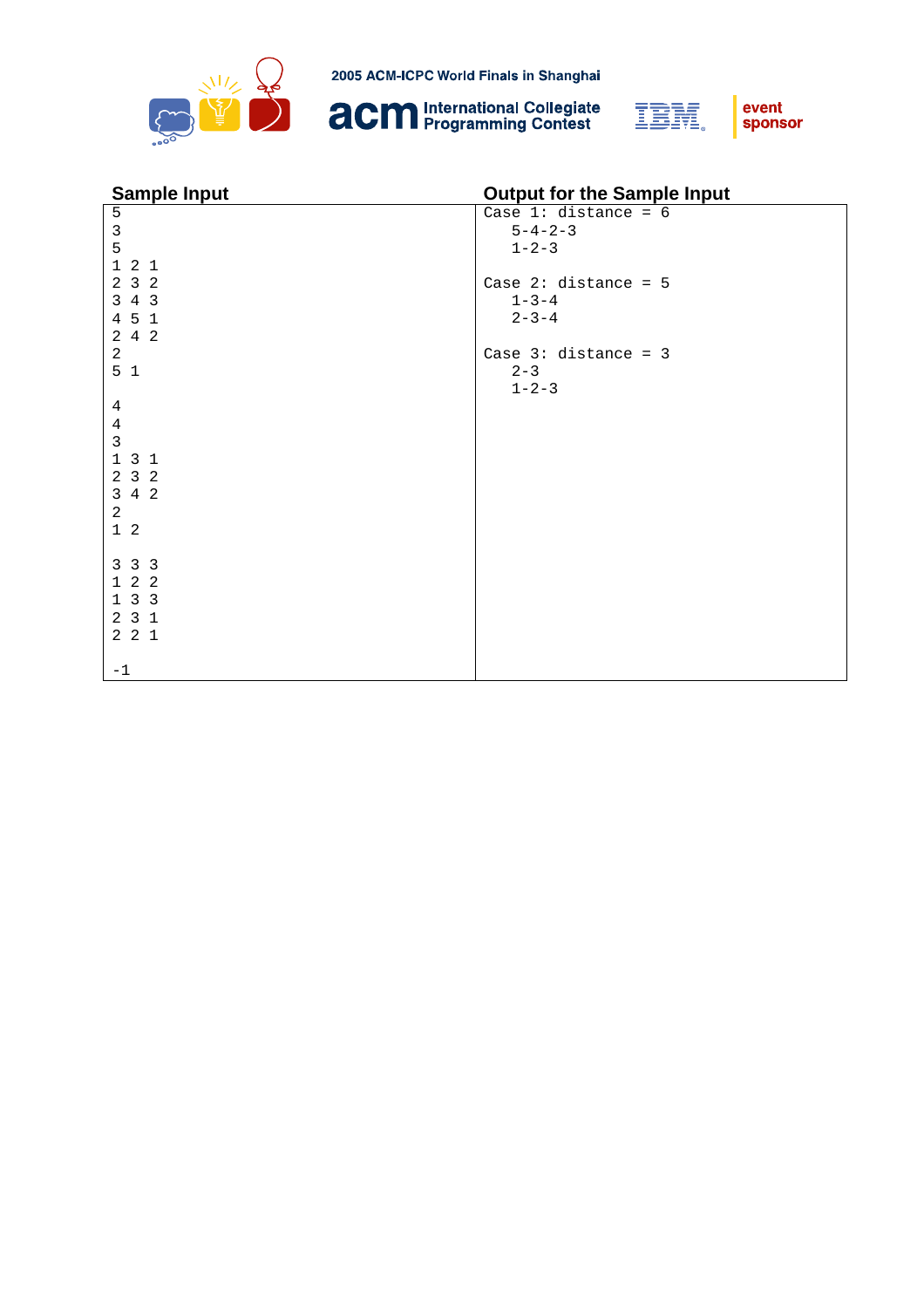![](_page_6_Picture_0.jpeg)

![](_page_6_Picture_1.jpeg)

**International Collegiate acm** International Collegiate

event

**sponsor** 

# Problem D cNteSahruPfefrlefe Input File: shuffle.in

Preston Digitation is a magician who specializes in card tricks. One thing Preston cannot get just right is perfect inshuffles. A perfect in-shuffle is one where a deck of 52 cards is divided in half and then the two halves are perfectly interleaved so that the top card of the lower half of the deck becomes the top card of the shuffled deck. If we number the cards 0 (top) to 51 (bottom), the resulting deck after a perfect in-shuffle will look like the following: 26 0 27 1 28 2 29 3 30 4 31 5 32 6 ... 51 25

Preston finds that he makes at most one mistake per shuffle. For example, cards 2 and 28 might end up interchanged, resulting in a shuffled deck that looks like this:

26 0 27 1 2 28 29 3 30 4 31 5 32 6 ... 51 25

These exchanges of two adjacent cards are the only mistakes Preston makes. After one shuffle, it is easy for him to see if and where he has made a mistake, but after several shuffles this becomes increasingly difficult. He would like you to write a program that can determine his mistakes (if any).

#### **Input**

Input will consist of multiple problem instances. The first line will be a single integer indicating the number of problem instances. Each problem instance will consist of a single line containing the cards of a deck which has been shuffled between 1 and 10 times. All decks will be of size 52.

Note: The sample input below shows multiple lines for a problem instance. The actual input data for a problem instance is contained on a single line.

### **Output**

For each problem instance, output the case number (starting at 1), followed by the number of shuffles that were used for that instance. If there were no mistakes made during the shuffling, output the line

No error in any shuffle

Otherwise, output a set of lines of the form

Error in shuffle *n* at location *m*

where *n* is a shuffle where an error occurred and *m* is the location of the error. Shuffles are numbered starting with 1 and the location value should indicate the first location of the two cards that were swapped in that shuffle (where the top of the deck is position 0). In the example described above, the cards in positions 4 and 5 (the cards numbered 2 and 28) are incorrect, so *m* would be 4 in this case. List all errors in order of increasing *n*. If one or more shuffles have no errors, do not print any line for them. If there are multiple solutions, pick the solution with the fewest number of errors (all test cases will have a unique solution of minimum size).

| <b>Sample Input</b>                               | <b>Output for the Sample Input</b> |
|---------------------------------------------------|------------------------------------|
| $\mathcal{R}$                                     | Case 1                             |
| 26 0 27 1 2 28 29 3 30 4 31 5 32 6 33 7 34        | Number of shuffles = $1$           |
| 8 35 9 36 10 37 11 38 12 39 13 40 14 41 15        | Error in shuffle 1 at location 4   |
| 42 16 43 17 44 18 45 19 46 20 47 21 48 22         |                                    |
| 49 23 50 24 51 25                                 | Case 2                             |
| 26 0 27 1 28 2 29 3 30 4 31 5 32 6 33 7 34        | Number of shuffles = $1$           |
| 8 35 9 36 10 37 11 38 12 39 13 40 14 41 15        | No error in any shuffle            |
| 42 16 43 17 44 18 45 19 46 20 47 21 48 22         |                                    |
| 49 23 50 24 51 25                                 | Case 3                             |
| 40<br>37 34 31 28 25 22 19 16 13 10<br>49<br>2643 | Number of shuffles = $9$           |
| 7 4 1 51 48 45 42 39 36 33 24 27 30 21 18         | Error in shuffle 3 at location 3   |
| 12 9 6 3 0 50 47 44 41 38 35 32 29 46<br>15       | Error in shuffle 7 at location 11  |
| 2 11 8 5 14<br>23 20 17                           | Error in shuffle 8 at location 38  |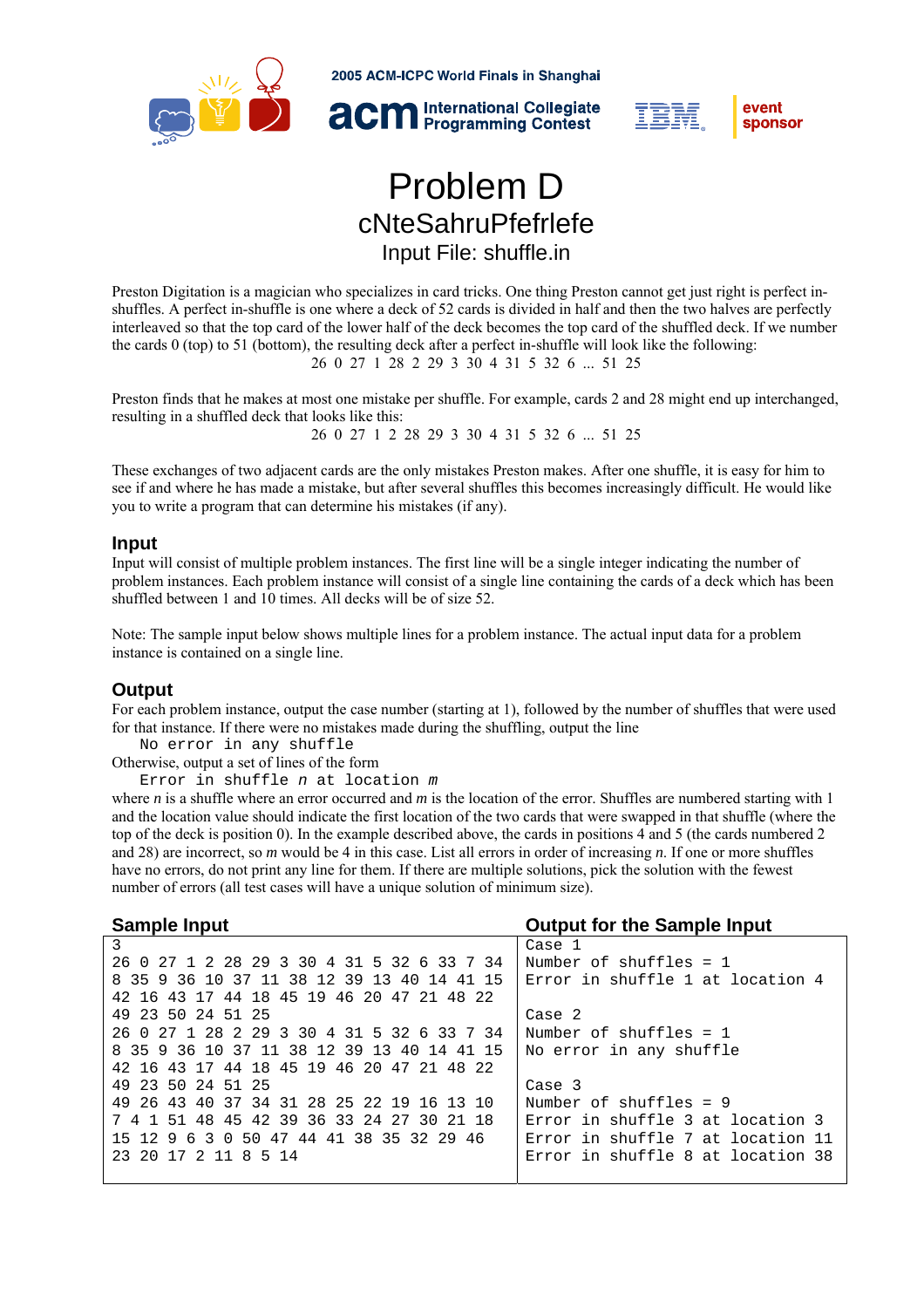![](_page_7_Picture_0.jpeg)

# Problem E Lots of Sunlight Input File: sunlight.in

The Apartment Construction Management (ACM) has several new high-rise apartment buildings in suburban Shanghai. With the booming economy, ACM expects a considerable profit on apartment leases. Because their apartments receive more direct sunlight, the company claims that these are nicer than others in the area. No other buildings obstruct the sunlight path to apartments in ACM's tall buildings.

ACM wants to verify this claim by telling potential residents exactly how much sunlight a given apartment receives. To offer customers a representative sample of sunlight hours, the company wants to advertise the sunlight hours for April 6, 2005. On that day in Shanghai, the sun rises at 5:37 am, and sets at 6:17 pm.

|      | 501 |     |     |      |
|------|-----|-----|-----|------|
|      | 401 |     | 403 |      |
| East | 301 | 302 | 303 | West |
|      | 201 | 202 | 203 |      |
|      | 101 | 102 | 103 |      |

As shown above, apartments are in a series of buildings aligned east to west. The last two digits of the apartment number identify the building, starting with 01 for the east-most building. The other digits encode the apartment floor, with 1 as the ground floor.

The sun rises in the east and travels at a constant radial speed across the sky, until setting in the west. The only shadows are created by buildings (i.e. each building can cast a shadow on one or more other buildings). An apartment is considered to receive sunlight when either its eastern or western exterior wall is fully covered in sunlight or when the sun is directly overhead.

#### **Input**

The input file contains a series of descriptions of apartment complexes. Each description starts with a line containing a single integer  $n (1 \le n \le 100)$  that is the number of apartment buildings in the complex. The next line has two integers *w*, the width (in east-west direction), and *h*, each apartment's height in meters. Next is a list of integers *m(1)*,  $d(1)$ ,  $m(2)$ ,  $d(2)$ , ...,  $d(n-1)$ ,  $m(n)$ , where  $m(i)$  is the number of apartments in apartment building *i*, and  $d(i)$  is the distance, in meters, between the apartment building *i* and apartment building *i+1*.

The apartment complex description is followed by an integer list of apartments to query for sunlight hours and is terminated by a zero. The input file is terminated by a line consisting of the integer zero.

### **Output**

For each apartment complex description, output its number in the sequence of descriptions. Then for each query, output the corresponding sunlight hours, using the 24-hour time format. Truncate all times down to the nearest second. If the query refers to an apartment that does not exist, indicate that the apartment does not exist. Follow the format shown in the sample output.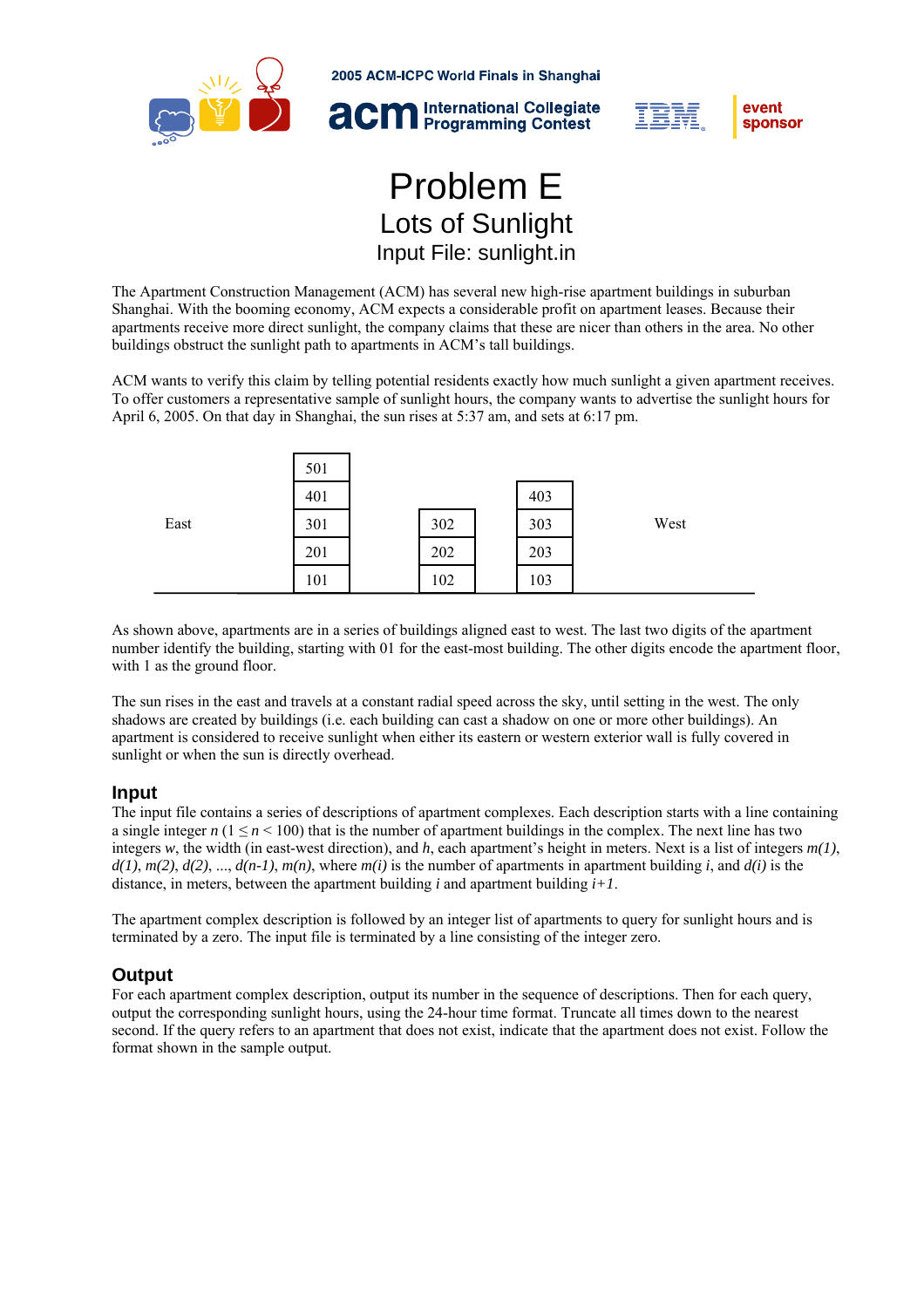![](_page_8_Picture_0.jpeg)

**acm** International Collegiate

![](_page_8_Picture_3.jpeg)

event<br>sponsor

| <b>Sample Input</b> | <b>Output for the Sample Input</b>   |
|---------------------|--------------------------------------|
| 3                   | Apartment Complex: 1                 |
| 6 4                 |                                      |
| 5 6 3 3 4           | Apartment $302: 10:04:50 - 13:23:47$ |
| 302 401 601 303 0   |                                      |
| 4                   | Apartment 401: 05:37:00 - 17:13:57   |
| 5 <sup>3</sup>      |                                      |
| 4 5 7 8 5 4 3       | Apartment 601: Does not exist        |
| 101 302 503 0       |                                      |
| $\Omega$            | Apartment $303: 09:21:19 - 18:17:00$ |
|                     |                                      |
|                     | Apartment Complex: 2                 |
|                     |                                      |
|                     | Apartment 101: 05:37:00 - 12:53:32   |
|                     |                                      |
|                     | Apartment 302: 09:08:55 - 14:52:47   |
|                     |                                      |
|                     | Apartment 503: 09:01:12 - 18:17:00   |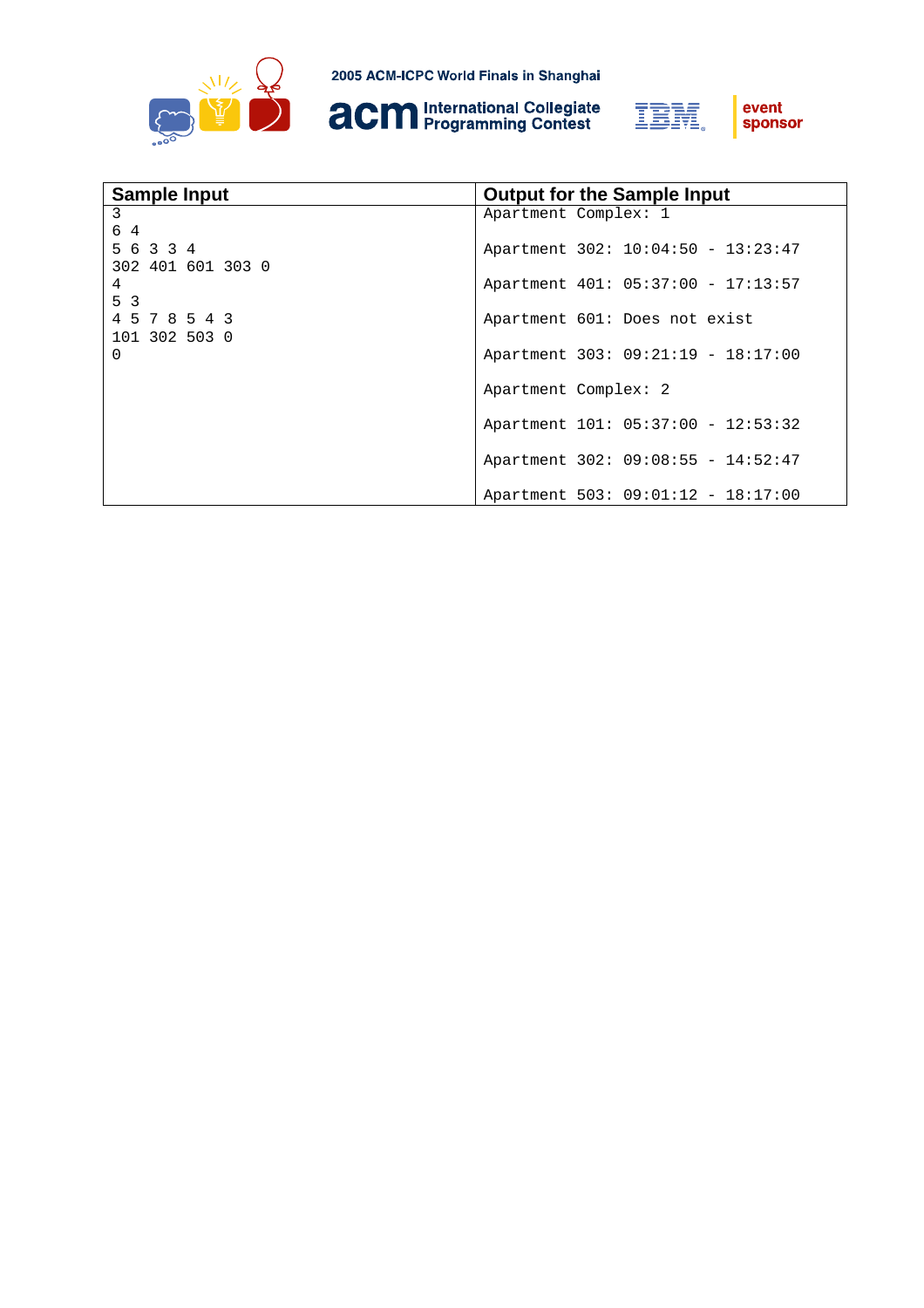![](_page_9_Picture_0.jpeg)

**International Collegiate acm** International Collegiate

event

**sponsor** 

# Problem F Crossing Streets Input File: streets.in

Peter Longfoot is a student at the university of Suburbia. Every morning, Peter leaves home to walk to the university. Many other students are driving their cars or riding their bicycles to campus, but Peter prefers to walk, avoiding the chaotic traffic of the city as much as possible.

Unfortunately, Peter cannot avoid the traffic entirely, since he has to cross streets in order to reach the university. Recently, Peter has wondered how to minimize the number of streets he has to cross. For example, in the following map, streets are drawn as horizontal and vertical lines. To reach the university starting at his home, Peter has to cross at least two streets. Peter cannot cross a street pair at an intersection and Peter cannot walk along a street.

![](_page_9_Figure_6.jpeg)

Figure: Streets are shown as straight lines and the arrows show possible walking paths for Peter. The black arrows show one possible path for Peter where he only has to cross two streets. The gray arrows show a path for Peter where he needs to cross four streets. The path shown by the dotted arrows is not legal because it crosses two streets at an intersection. The figure above corresponds to the first sample input.

Peter knows the locations of all streets in the city, but he has trouble figuring out the best way to the university. So you must write a program to help him.

### **Input**

The input consists of several descriptions of cities. Each description starts with a line containing a single integer *n*  $(1 \le n \le 500)$ , the number of streets in the city. This is followed by *n* lines, each containing four integers  $x_1, y_1, x_2, y_2$ indicating that there is a street from coordinates  $(x_1, y_1)$  to  $(x_2, y_2)$ . All streets are parallel to either the *x*- or *y*-axis, since the city is built on a square grid. Streets can overlap, in which case they are counted as only one street. The city description is concluded by a line containing four integers  $x_h$ ,  $y_h$ ,  $x_u$ ,  $y_u$ , the coordinates  $(x_h, y_h)$  of Peter's home, and the coordinates  $(x<sub>u</sub>, y<sub>u</sub>)$  of the university, respectively. Neither Peter's home nor the university will be located on a street. You should consider the streets as straight-line segments, so the streets have no width. Although the endpoints of the streets are integers, Peter doesn't need to walk along the grids. He can walk in any direction he likes. The magnitudes of all integers in the input file are less than  $2 \times 10^9$ .

The input is terminated by a line consisting of the integer zero.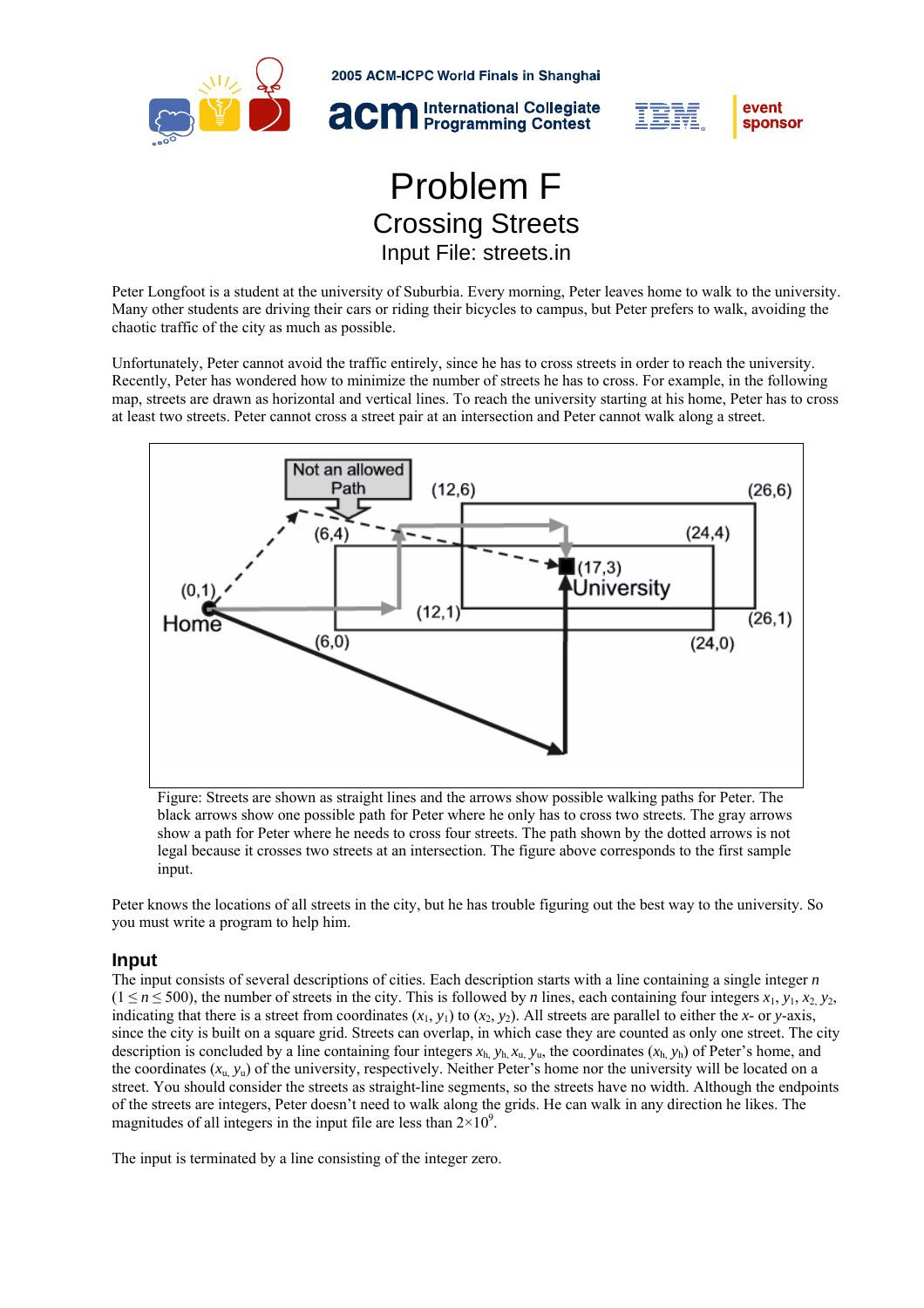![](_page_10_Picture_0.jpeg)

**acm** International Collegiate

![](_page_10_Picture_3.jpeg)

### **Output**

For each city description, first output its number in the sequence of descriptions. Then output the minimum number of streets that Peter has to cross to go from his home to the university.

Follow the format of the sample output.

| <b>Sample Input</b> | <b>Output for the Sample Input</b> |
|---------------------|------------------------------------|
| 8                   | City 1                             |
| 6 0 24 0            | Peter has to cross 2 streets       |
| 24 0 24 4           | City 2                             |
| 24 4 6 4            | Peter has to cross 0 streets       |
| 6 4 6 0             |                                    |
| 12 1 26 1           |                                    |
| 26 1 26 6           |                                    |
| 26 6 12 6           |                                    |
| 12 6 12 1           |                                    |
| $0$ 1 17 3          |                                    |
|                     |                                    |
| 10 20 10<br>10      |                                    |
| 1 1 30 30           |                                    |
| 0                   |                                    |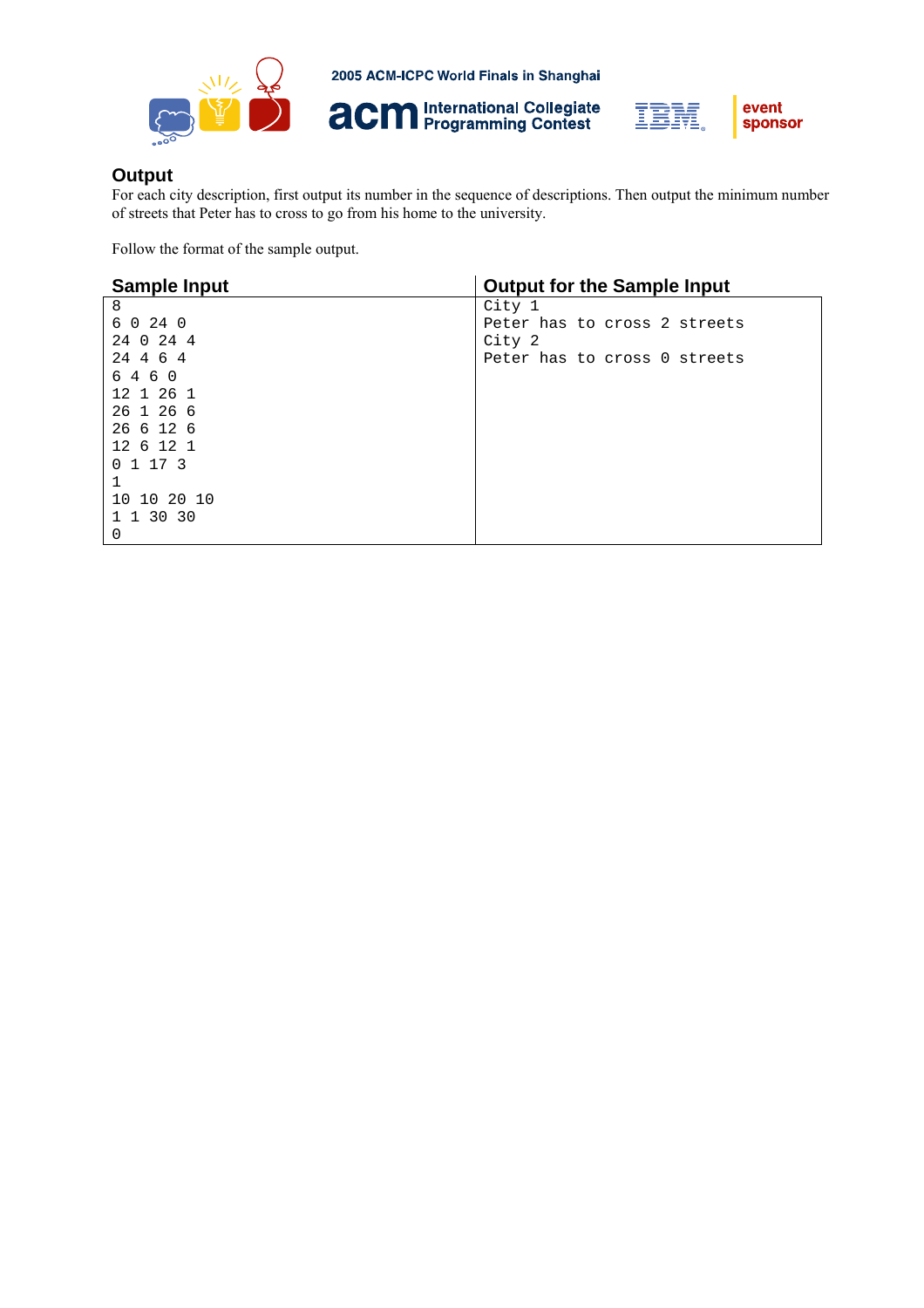![](_page_11_Picture_0.jpeg)

**International Collegiate acm** International Collegiate

![](_page_11_Picture_3.jpeg)

# Problem G Tiling the Plane Input File: tiling.in

A polygon is said to "tile the plane" if a collection of identical copies of the polygon can be assembled to fill an unbounded two-dimensional plane without any gaps or overlap. For example, Figure 1 shows an L-shaped polygon, and Figure 2 shows how a portion of the plane can be tiled with copies of the polygon. You must write a program to determine whether a given polygon can tile the plane.

![](_page_11_Figure_6.jpeg)

![](_page_11_Figure_7.jpeg)

Figure 1: A test polygon shown against a grid of unit squares

Figure 2: A portion of the plane tiled with the test polygon

Each test case consists of a closed polygon in which every vertex is at a right angle and the length of every side is an integer multiple of a unit length. You may make as many copies of the polygon as you like, and you may move them over the plane, but you may not rotate or reflect any polygon.

You might find the following information useful: It is known that there are only two fundamentally different tilings of the plane, the regular tiling by squares (chessboard tiling) and the tiling by regular hexagons (honeycomb tiling). A polygon can therefore tile the plane if and only if it satisfies one of the following two conditions:

- 1. There are points A, B, C, D in order on the polygon boundary (the points are not necessarily vertices of the polygon) such that the polygon boundaries from A to B and from D to C are congruent and the boundaries from B to C and from A to D are congruent. This leads to a tiling equivalent to the square tiling.
- 2. There are points A, B, C, D, E, F in order on the polygon boundary, such that the boundary pairs AB and ED, BC and FE, CD and AF are congruent. This leads to a tiling equivalent to the hexagon tiling.

#### **Input**

The input contains the descriptions of several polygons, each description consisting of one input line. Each description begins with an integer  $n$  ( $4 \le n \le 50$ ) that represents the number of sides of the polygon. This number is followed by descriptions of *n* line segments which (taken in order) form a counterclockwise traversal of the perimeter of the polygon. Each line segment description consists of a letter followed by an integer. The letter is "N", "E", "S", or "W", representing the direction of the line segment as North, East, South, or West, respectively. The integer represents the length of the line segment as a multiple of the unit length. The described polygon will not touch or intersect itself.

The input is terminated by a line consisting of the integer zero.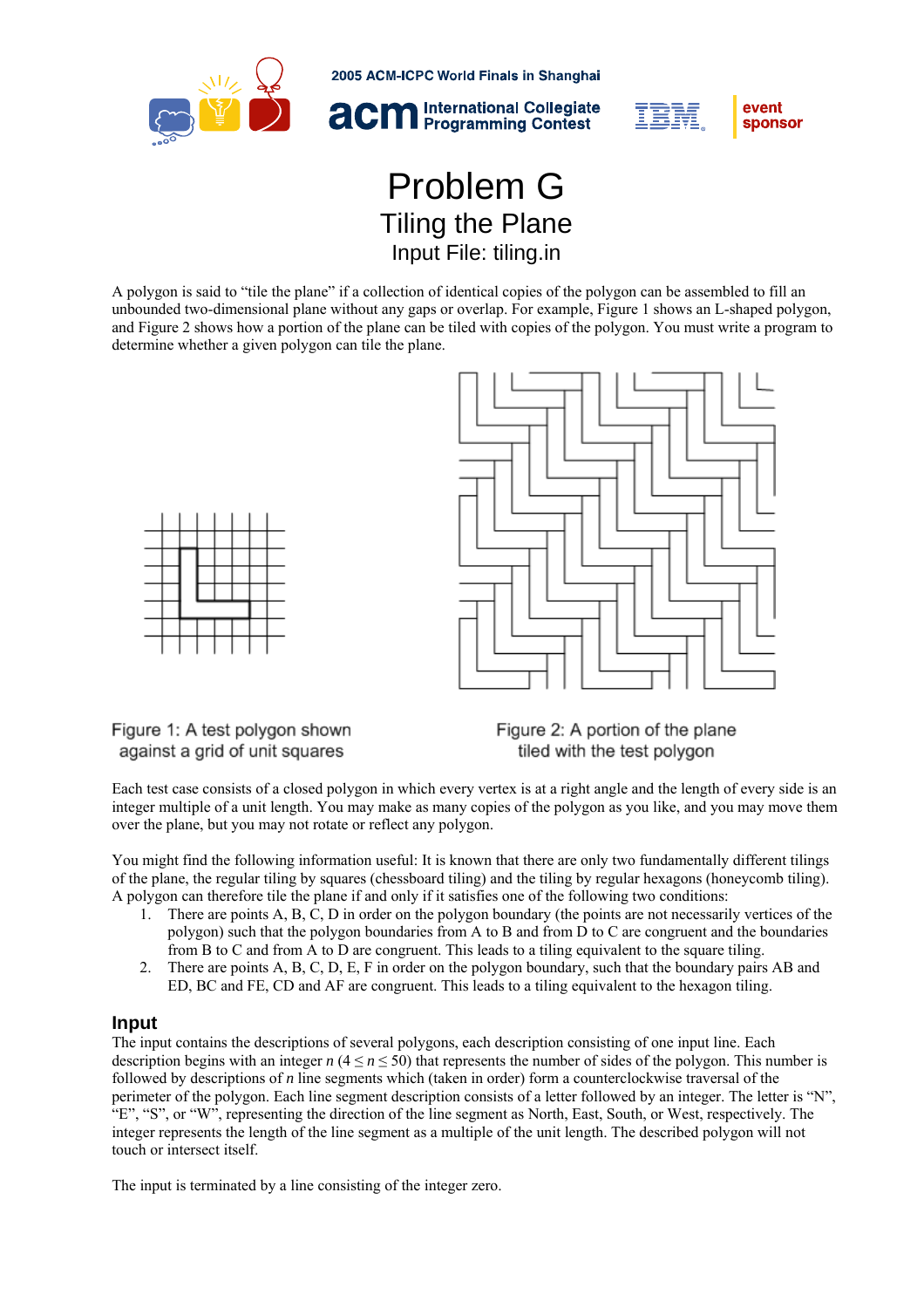![](_page_12_Picture_0.jpeg)

**acm** International Collegiate

![](_page_12_Picture_3.jpeg)

### **Output**

For each polygon in the input, print one output line. Print the number of the polygon in the input, followed by the word "Possible" if it is possible to tile the plane with the test polygon, or "Impossible" otherwise. Follow the format of the sample output.

## **Sample Input Community Contract Contract Contract Contract Contract Contract Contract Contract Contract Contract Contract Contract Contract Contract Contract Contract Contract Contract Contract Contract Contract Contract**

| 6 N 3 W 1 S 4 E 4 N 1 W 3         |  |  |  |  |  |  |  | Polygon 1: Possible   |  |
|-----------------------------------|--|--|--|--|--|--|--|-----------------------|--|
| 8 E 5 N 1 W 3 N 3 E 2 N 1 W 4 S 5 |  |  |  |  |  |  |  | Polygon 2: Impossible |  |
|                                   |  |  |  |  |  |  |  |                       |  |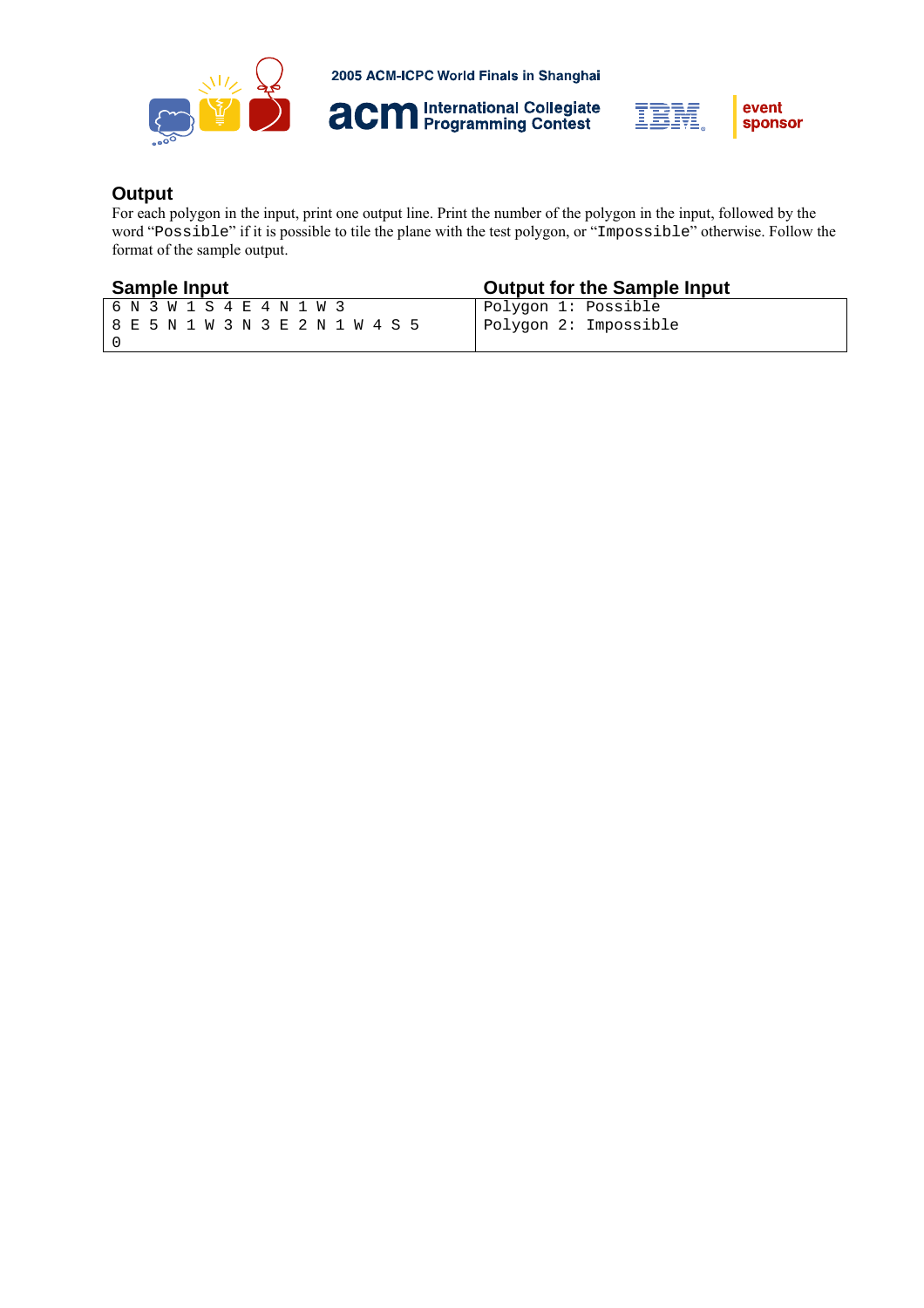![](_page_13_Picture_0.jpeg)

Input File: wall.in

Hua and Shen have invented a simple solitaire board game that they call "The Great Wall Game." The game is played with *n* stones on an  $n \times n$  grid. The stones are placed at random in the squares of the grid, at most one stone per square. In a single move, any single stone can move into an unoccupied location one unit horizontally or vertically in the grid. The goal of the puzzle is to create a "wall," i.e., to line up all *n* stones in a straight line either horizontally, vertically, or diagonally using the fewest number of moves. An example for the case *n* = 5 is shown in Figure 1(a). In Figure 1(b) it is shown that with six moves we can line all the stones up diagonally. No smaller number of moves suffices to create a line of five stones. (However, there are other solutions using six moves, e.g., we can line up all five stones in the third column using six moves.)

![](_page_13_Figure_3.jpeg)

Figure 1. Starting board (a) and a 6-move solution (b) for  $n = 5$ 

There is just one problem – Hua and Shen have no idea what the minimum number of moves is for any given starting board. They would like you to write a program that can take any starting configuration and determine the fewest number of moves needed to create a wall.

#### **Input**

The input consists of multiple cases. Each case begins with a line containing an integer  $n, 1 \le n \le 15$ . The next line contains the row and column numbers of the first stone, followed by the row and column numbers of the second stone, and so on. Rows and columns are numbered as in the above diagram. The input data for the last case will be followed by a line containing a single zero.

### **Output**

 $1 2 2 4$ 

1 1 1 2

3 1 1 2

2

3

 $\Omega$ 

For each input case, display the case number  $(1, 2, ...)$  followed by the minimum number of moves needed to line up the *n* stones into a straight-line wall. Follow the format shown in the sample output.

| Sample Input |  |
|--------------|--|
|              |  |

| input       | <b>Output for the Sample Input</b> |
|-------------|------------------------------------|
| 3 4 5 1 5 3 | Board 1: 6 moves required.         |
|             | Board 2: 0 moves required.         |
| 22          | Board 3: 1 moves required.         |

**Sample Input Output for the Sample Input**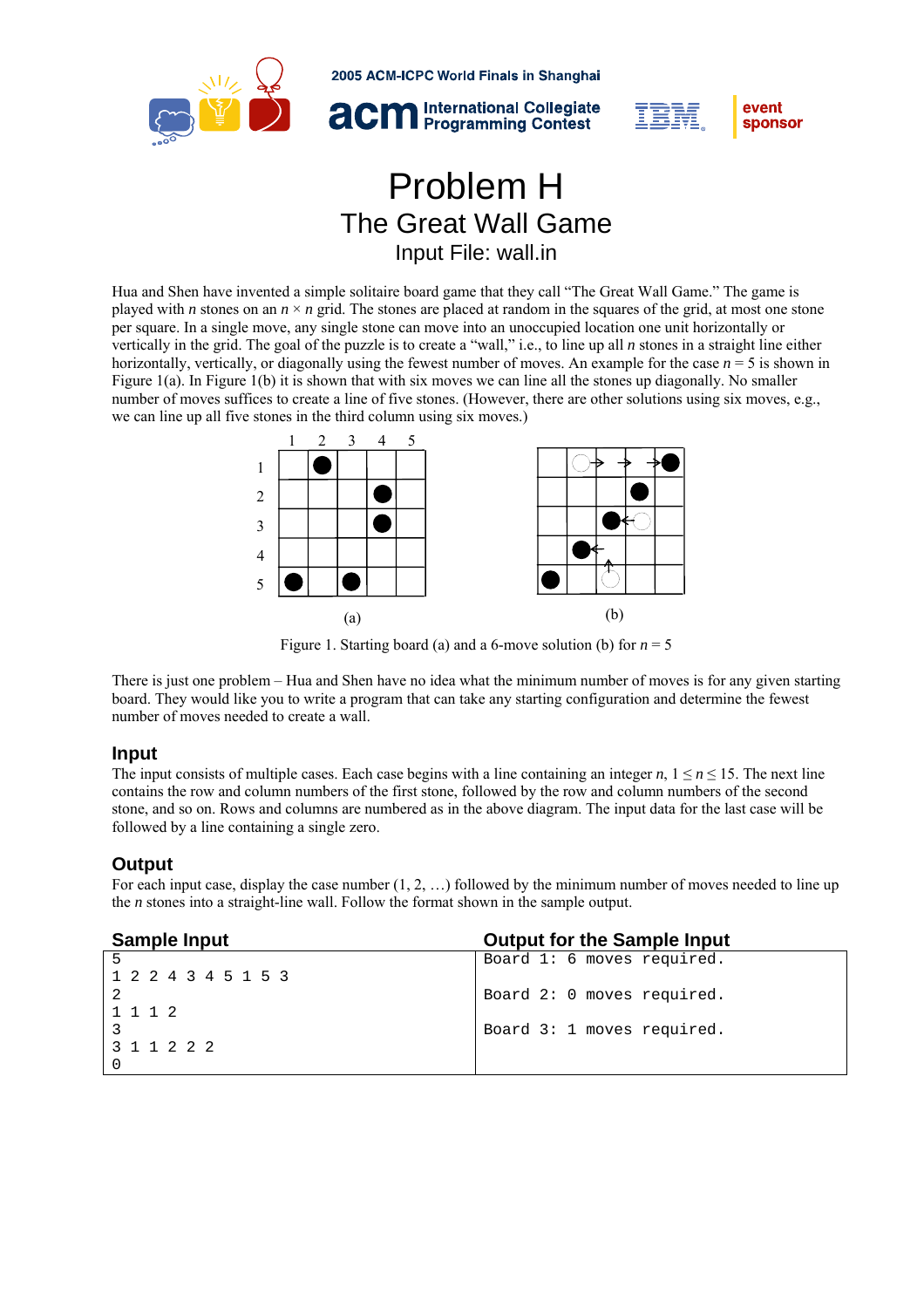![](_page_14_Picture_0.jpeg)

**acm** International Collegiate

event **sponsor** 

# Problem I **Workshops** Input File: workshops.in

The first Californian Conference on Holism took place back in 1979 in San Francisco. The term "Californian" was a slight exaggeration, as all 23 participants actually lived in San Francisco. Several years later, in 1987, the conference was truly Californian, with 337 participants from all over the state. Since then, the number of participants has been growing like the size of memory chips. In 1993 the conference was renamed the American Conference on Holism (2549 participants), and a second renaming (World Conference on Holism) followed in 1997, when the number of participants from all over the world had grown to 9973. The conference obtained its present name (Galactic Conference on Holism) in 2003 after some discussion as to whether or not the word Galactic was intended to exclude extragalactic life forms. Still the next year, all registered participants were terrestrial—though a few participants positively reported to have sensed extraterrestrial presence.

The number of workshops grew with the number of participants. For the upcoming conference, the organization has to face some down to earth but very nasty scheduling problems. For the 2005 conference the board has decided to have no more than 1000 workshops concurrently. Nevertheless they had to rent every hall or classroom they could lay their hands on. Some of these rooms are available for a restricted time only.

In the morning of the first day the opening meeting takes place in a football stadium, and in the afternoon the participants attend workshops. Before lunch each participant has to indicate which workshop he or she wants to join that afternoon. The organizing staff then has a list of all workshops, including the duration and the number of participants for each workshop. They also have a list of all available rooms, with the capacity of each room, and the time this specific room must be cleared. With this information the staff must schedule each workshop in a room of sufficient capacity and sufficient availability in time. As this problem is not necessarily solvable, some overflow capacity is supplied by tents in the football stadium. These tents have plenty of capacity, but they are unpleasantly warm and noisy. So the organizing staff wants the schedule to minimize the number of tent workshops—that is, workshops that are not assigned to a room. If there are multiple solutions that minimize the number of tent workshops, the staff wants to minimize the number of participants attending tent workshops.

We ask you to supply such a schedule (preferably before lunch is over).

#### **Input**

The input file contains several trials. Each trial consists of two parts: the list of workshops, and the list of rented rooms.

The list of workshops starts with a line containing the number of workshops  $w (0 \lt w \le 1000)$ . Each of the next *w* lines contains two numbers, describing a workshop. The first number is the number *p* of participants  $(0 \le p \le 100)$ , and the second number is the duration *d* of the workshop in minutes ( $0 < d \le 300$ ). For your convenience, other details of the workshops are omitted. All workshops start at 14:00.

The list of rented rooms starts with a line containing the number of rented rooms  $r (0 \lt r \le 1000)$ . Each of the following *r* lines contains the description of a rented room. A line describing a rented room contains the number *s* of seats in the room  $(0 \lt s \le 100)$ , followed by the time when the room must be cleared, in the format *hh:mm* where *hh* represents the hour and *mm* represents the minute, using a 24-hour clock. All the rooms are available starting at 14:00. All times when rooms must be cleared are between 14:01 and 23:59, inclusive.

The input is terminated by a line consisting of the integer zero.

### **Output**

For each trial in the input file the output must contain a line consisting of the trial number, the number of tent workshops, and the number of participants attending tent workshops. Follow the format shown in the sample output.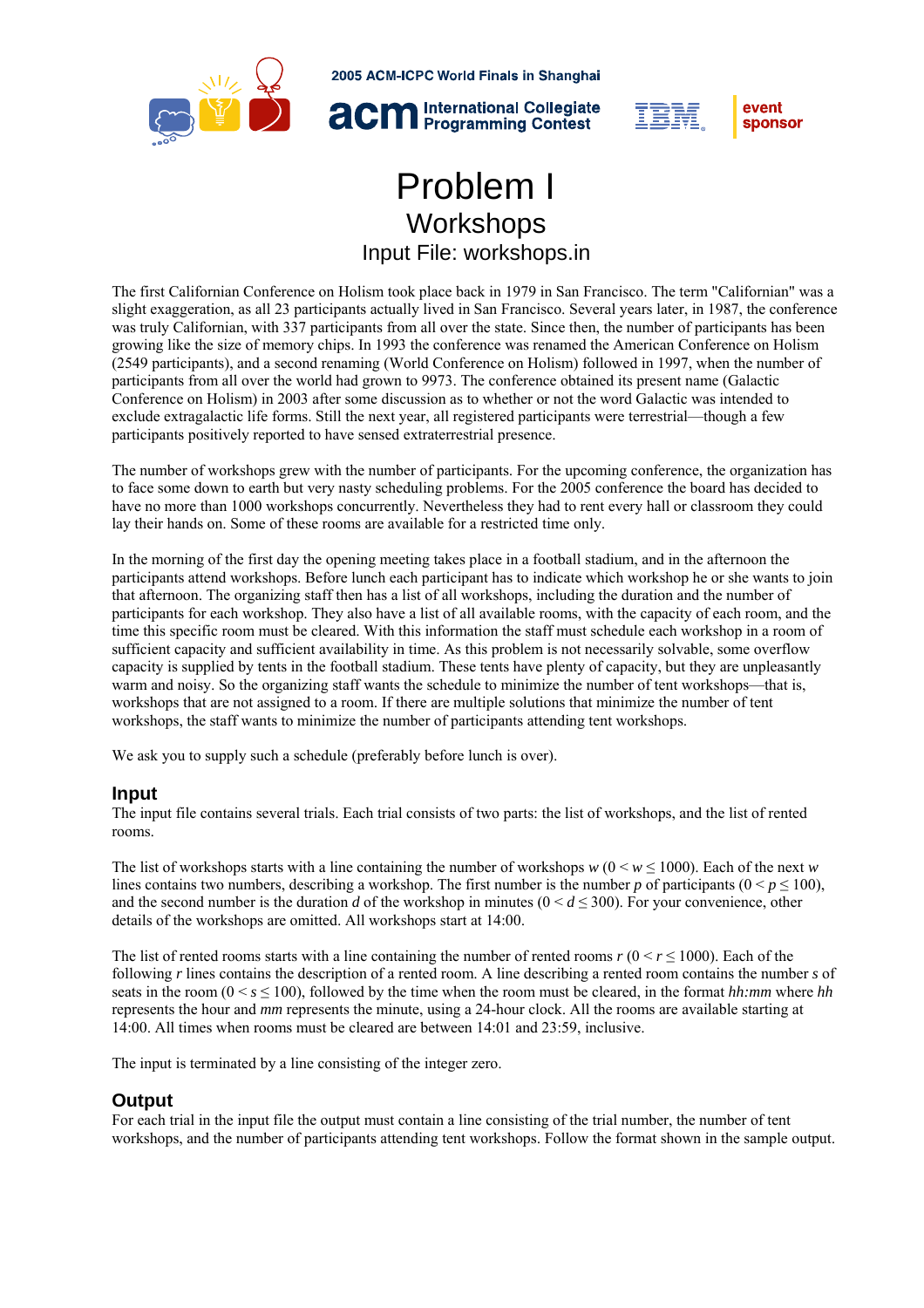![](_page_15_Picture_0.jpeg)

**acm** International Collegiate

![](_page_15_Picture_3.jpeg)

event<br>sponsor

| Sample Input | <b>Output for the Sample Input</b> |
|--------------|------------------------------------|
|              | Trial $1: 0 0$                     |
| 20 60        |                                    |
| 1            | Trial 2: 2 70                      |
| 30 16:00     |                                    |
| 2            |                                    |
| 20 60        |                                    |
| 50 30        |                                    |
| 1            |                                    |
| 30 14:50     |                                    |
| 0            |                                    |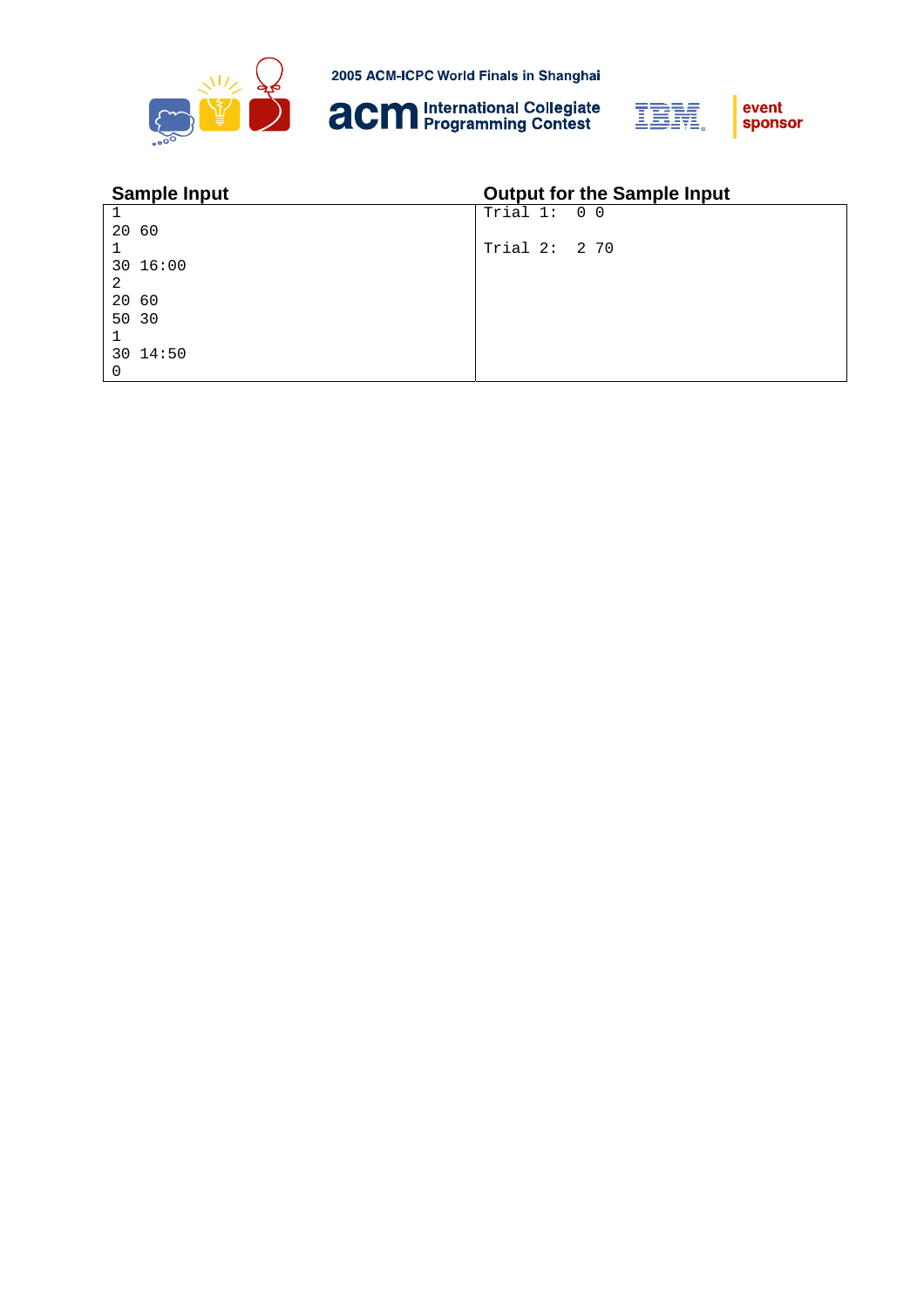![](_page_16_Picture_0.jpeg)

**International Collegiate acm International Collegiate** 

![](_page_16_Picture_3.jpeg)

# Problem J Zones Input File: zones.in

Telephone poles are part of an outdated technology. Cell phones nowadays allow us to call whoever we want, wherever we want, independent of any wire. There is one problem — without a service tower nearby a cell phone is useless.

In the absence of hills and mountains, a service tower will provide coverage for a circular area. Instead of planning where to place the wires, a wireless telephone company has to plan where to build its service towers. Building the towers too far apart causes holes in the coverage and increases complaints. Building the towers too close to each other results in large areas covered by more than one service tower, which is redundant and inefficient.

International Cell Phone Company is developing a network strategy to determine the optimal placement of service towers. Since most customers have replaced their old wired home phones by cell phones, the strategy for planning service towers is therefore to cover as many homes of customers as possible.

The figure below shows the service areas for the five towers ICPC's strategic department planned to build this year. Tower 5 will serve 24 customers, 6 of which are also served by tower 4. Towers 1, 2 and 3 have a common service area containing 3 customers.

![](_page_16_Figure_9.jpeg)

Shortly after the plans for these five towers had been published, higher management issued a stop on all tower building. Protesting customers forced them to weaken this decree, and allow the building of three towers out of the five planned. These three towers should serve as many customers as possible, of course. Finding the best possible choice for the towers to build is not trivial (the best choice in this case is towers 2, 4 and 5, serving 68 customers).

You must write a program to help ICPC choose which towers to build in cases like these. If several choices of towers serve the same number of customers, choices including tower 1 are preferable. If this rule still leaves room for more than one solution, solutions including tower 2 are preferable, and so on.

#### **Input**

The input file contains several test cases. The first line of each test case contains two positive integers: the number *n*  $(n \leq 20)$  of towers planned, and the number of towers to be actually built. The next line contains *n* numbers, each giving the number of customers served by a planned tower. (The first number refers to the first tower, and so on.) No tower serves more than a million people. The next line contains the number  $m (m \le 10)$  of common service areas. Each of the next *m* lines contains the description of a common service area. Such a line starts with the number *t*  $(t > 1)$  of towers for which this is a common service area, followed by the *t* numbers of the towers. The last number on the line is the number of customers in the common service area. The last line of the input file consists of the two integers 0 0.